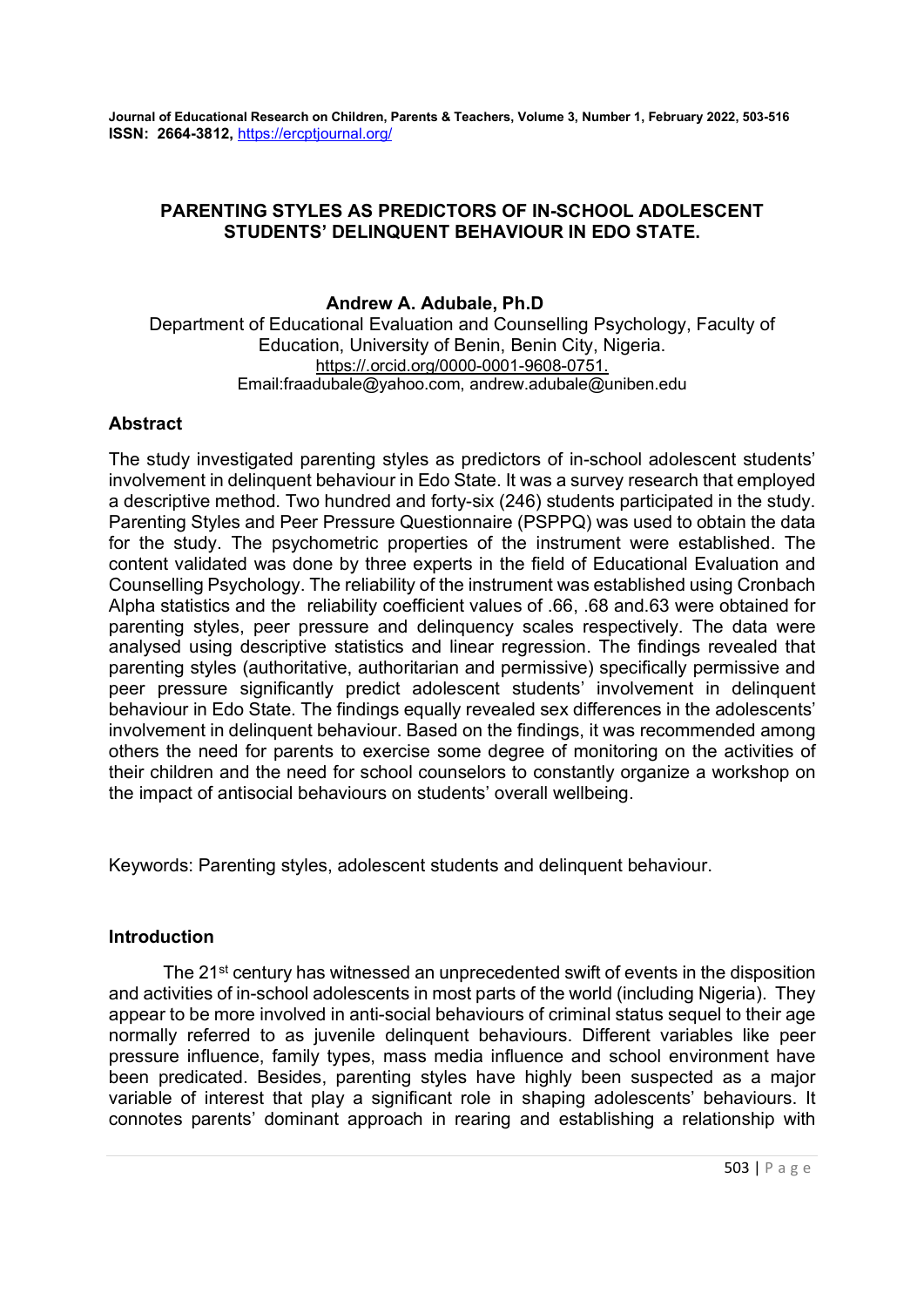children. This involves the technique of transmitting the personal and unique values of parents to their children (Adubale, 2017).

Baumrind in the early 1960s identified three parenting styles which included authoritative, authoritarian and permissive parenting styles. These parenting styles are suspected to exert a degree of influence on children's behaviours as they are predicated on parental demandingness and responsiveness. Coste (2015) and Hoeve, et al (2009) associated children's juvenile delinquent behaviour closely with parents' behaviour towards their children and explained why young adolescents' parents are frequently blamed for the delinquent behaviours of their children. Available literature; Hoeve et al., (2009) and Johnson, (2016) revealed the existence of some levels of consistency in parenting styles' association with juvenile delinquency or externalized behaviours.

 Juvenile delinquency is a social issue of global concern that refers to law-breaking acts by adolescents under the age of 18. It is a social problem, a criminal act that violates an ordinance or law of jurisdiction. It refers to destructive acts which are related to intentional, overt and covert aggression towards other persons. Juvenile behaviour connotes the failure of a child or student in obeying rules that are set to ensure order in the community or society. It can be stealing, robbery, refusal to adhere to parental demands, cheating, misconduct, truancy, alcohol/substance abuse, violence and rape etc. According to Differential Association Theory (DAT), delinquent behaviour is learnt through interaction by imitating others. Thus, children imitate behaviour from their parents, peers and others in their environment. It is prevalent among secondary school students as they have an increased number of persons who are involved in risky behaviour like early sexual activities, bullying, running away from school and rudeness (Ojo, 2015 cited in Ashraf et al, 2019). A child is considered delinquent when he acts in contrast to acceptable norms and contravenes the societal rules. As a recognized social problem, studies have examined parenting and adult criminality (Schroeder et al, 2010) and perceived gender differences in parenting styles and delinquency (Kauser & Pinquart, 2016). Considering the apparent spate of delinquency among in-school adolescents in some parts of Edo State, it has become extremely important to study and examine parenting styles concerning in-school adolescents' juvenile delinquent behaviour in the South Senatorial District of the State.

The authoritative parenting style is characterized by parents' responsiveness to the child's needs with set expectations of behaviours and consequences for noncompliance. It uses a bidirectional communication pattern and encourages the children to cultivate self-control. Parents that adopt this style monitor their children's behviour, and provide distinct standards of conduct and discipline hinge on reasoning rather than power assertion. This parenting style adopts a high degree of strict behavioural supervision with a high sense of emotional support. Johnson (2016) asserted that children raised with this style of parenting tend to be more self-reliant, self-controlled, self-assertive and exploratory. Thus, this parenting style provides a balance between restrictiveness and autonomy (Kauser & Pinquart, 2016). The children of this parenting style according to Cernkovich and Giordano (2001) are less engaged in criminal behaviours in adulthood as they demonstrate higher degrees of psychological adjustment. Sequel to the traits of autonomy and self-control associated with children of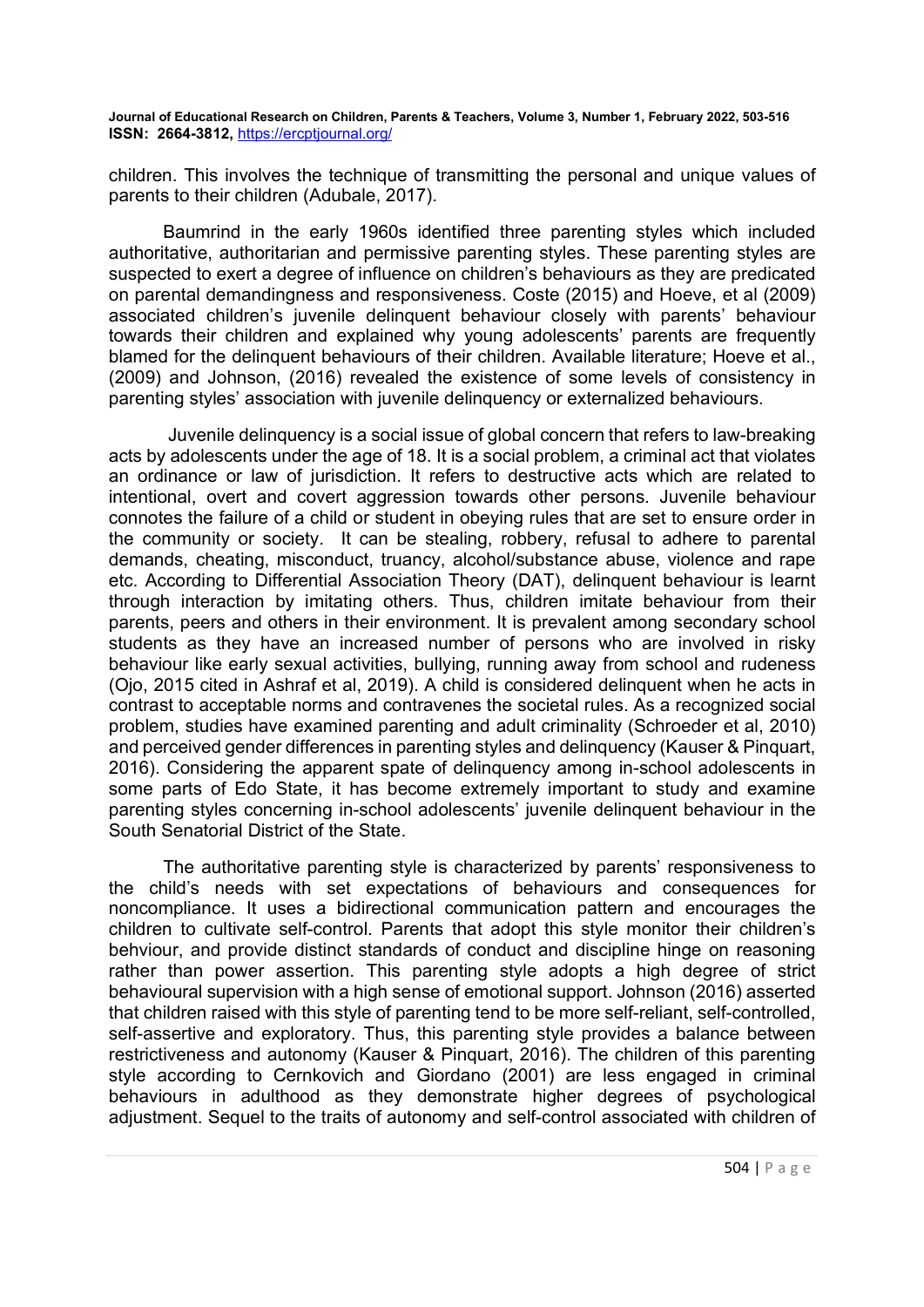this parenting style, it is seen as a strong buffer against delinquency that influences the healthy psychosocial development of adolescents. Thus, Okorodudu and Nwamaka (2010), Kauser and Pinquart (2016), Amran and Basri (2020) studies revealed that this style is associated with a lower level of delinquency among adolescents.

The authoritarian parenting style is characterized by high parental demandingness and less responsiveness to the children's needs. It is known to use power assertive discipline and love withdrawal in order to gain compliance from the children. Parents who adopt an authoritarian parenting style emphasize conformity and obedience from the children without explanation in a less warm environment. The authoritarian parenting style appears to be more concerned with the traditional family structure and so the parents channel the children's freedom to adhere to parents' orders without any questions. This parenting style ultimately leads to children's dependence on parental guidance and direction. It is known to apply strict observance of regulations and it is associated with parental hostility that can foster anger and frustration in children. Such attitude can ultimately lead to a high degree of adolescents' involvement in antisocial behaviours. Sarwar (2016) asserted that authoritarian parenting leads the children to become rebellious and adopt problematic behaviour due to parents' unnecessary power enforcement on them. On the contrary, the study of Okorodudu and Nwamaka (2010) revealed no significant relationship between authoritarian parenting and adolescent delinquency. Lind (2013) asserted that children of authoritarian parents are found to have few behavioural problems and are less pro-social than children of authoritative homes. On the contrary, the studies of Kauser and Pinquart (2016); Amran and Basri (2020) revealed that authoritarian parenting is closely linked with higher levels of delinquency among adolescents.

The permissive parenting style is further divided into; indulgent and uninvolved (neglectful). It is generally characterized by a high degree of responsiveness and absence or a very low level of demandingness. Parents who adopt this parenting style apply a higher degree of warmth with a low level of control over their children (Adubale, 2017). It is rooted in the natural tendency of children to learn on their own and act on the knowledge when they are ready to do so (Cramer, 2002). The permissive indulgent parenting style allows the children to make their own decisions and set their targets with parents providing little or no guidance. The permissive uninvolved (neglectful) parenting style is characterized by neglect of parenting responsibilities. Parents who adopt this style are neither responsive nor demanding. They (parents) provide some of the physical necessities for the children but have little if any relationship with the children. So, the children do what they want, when they want without regard for the rights or safety of others (Johnson, 2016). The nature of this parenting style suggests that it leads children to engage in social misconducts like drug abuse, and vandalism. Thus, Rothrauff, et al. (2009) alleged that children of this parenting style reported low psychological well-being and more depressive symptoms than those from authoritative parenting. Thus, Schroeder, et al (2010) associated children of this parenting style with significant high criminal behaviours in adolescents and adults. Conversely, Amran and Basri (2020) noted that permissive parenting does not significantly influence adolescent delinquency.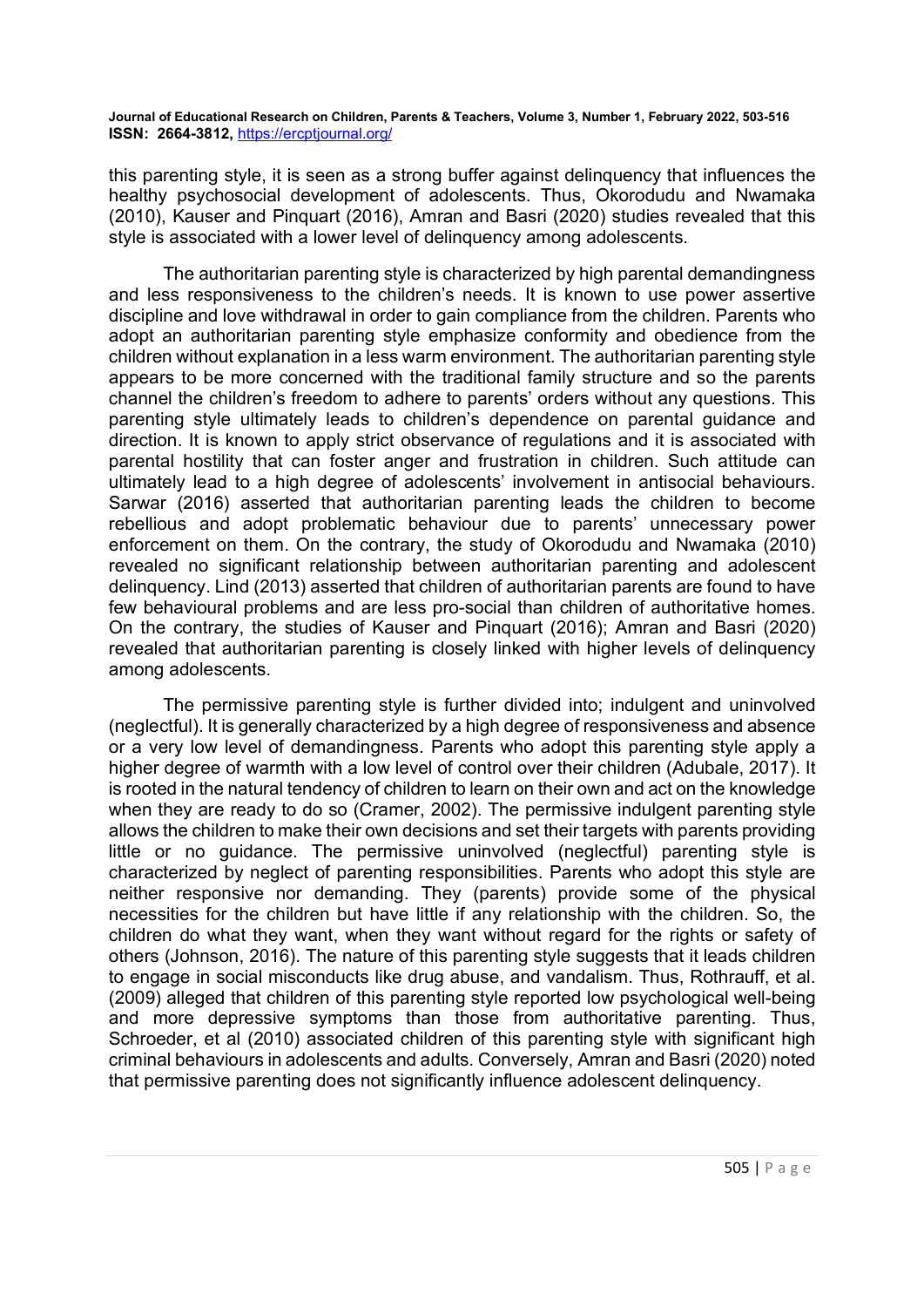Engaging in delinquent behaviour may differ by sex as biological differences between male and female students could be assumed. The study of Onyechi and Okere (2007) established no sex differences in students' involvement in delinquent and deviant behaviours. However, the study of Sekuku, et al (2003) posited that until recently male adolescents were more involved in delinquent behaviour than female adolescents. Similarly, Quinsey et al (2004) asserted that the majority of delinquent behaviour offences are committed by males as they show a higher rate of conduct problems from childhood than females. However, there are some delinquent behaviours like truancy, eloping from school and incorrigibility that are commonly committed by both sexes.

Peers association (peer group pressure/influence) as part of social relationships could exert a degree of influence on students' involvement in delinquent behaviour. It refers to the pressure exerted by a peer group encouraging an individual to change their own attitude, values and behaviour so as to yield to the group's conduct or norms. Such pressure can lead to positive or negative influences on the individual. Peer association is considered vital as adolescents appear to take on their peer group as their models. Ntshangase (2015) emphasized overwhelming evidence that peer influence is the breeding ground for delinquency for vulnerable adolescents as some reportedly engage in drinking alcohol, smoking and conflict with parents as a result of peer influence. This could be predicated on the fact that children spend the most time within the school hours with their friends than their parents; consequently, their behaviour could easily be influenced by their peers. Adolescents delinquency are committed in group by members as they often steal, rob, rape, and commit other delinquent acts in group. Flannery et al (1999) asserted that peer influence is greater if there is a lack of adult supervision after school. McCord et al (2001) asserted that peer attachment or allegiance to peers and peer pressure for deviance are associated with adolescents' antisocial behaviour. However, not all children may yield to the negative pressure of their peers. Parents' attitude can enhance, escalate, prevent or reduce peer pressure influence.

# Rationale for the study

 Globally, there appears to be an increasing spate of juvenile delinquent behaviours among in-school adolescent students in the last ten years. This is evident in students' total disregard for school regulations and respect for their fellow students. The International Self-Reported Delinquent Study (ISRD) revealed that delinquency levels increase from 13.8% to 40% in English speaking countries (Ashraf et al, 2019). As a psychosocial phenomenon, it can be attributed to different factors like; a family environment in general, peer group influence, immediate community influence and bad associations. However, the impact of parenting and peer pressure in shaping the behaviours of individual child/student cannot be undermined. This is predicated on the fact that the home (where children are raised) is the ideal place where normal and healthy development of children begins and parents form an indispensable component of the home. Poduthase (2012) argued that adolescents can be led towards delinquent behaviour when they are exposed to a lack of intimacy, guidance, parental involvement and interactions. Thus, parenting styles could contribute to the molding and shaping of the children's behaviour. Therefore, this study seeks to examine the extent to which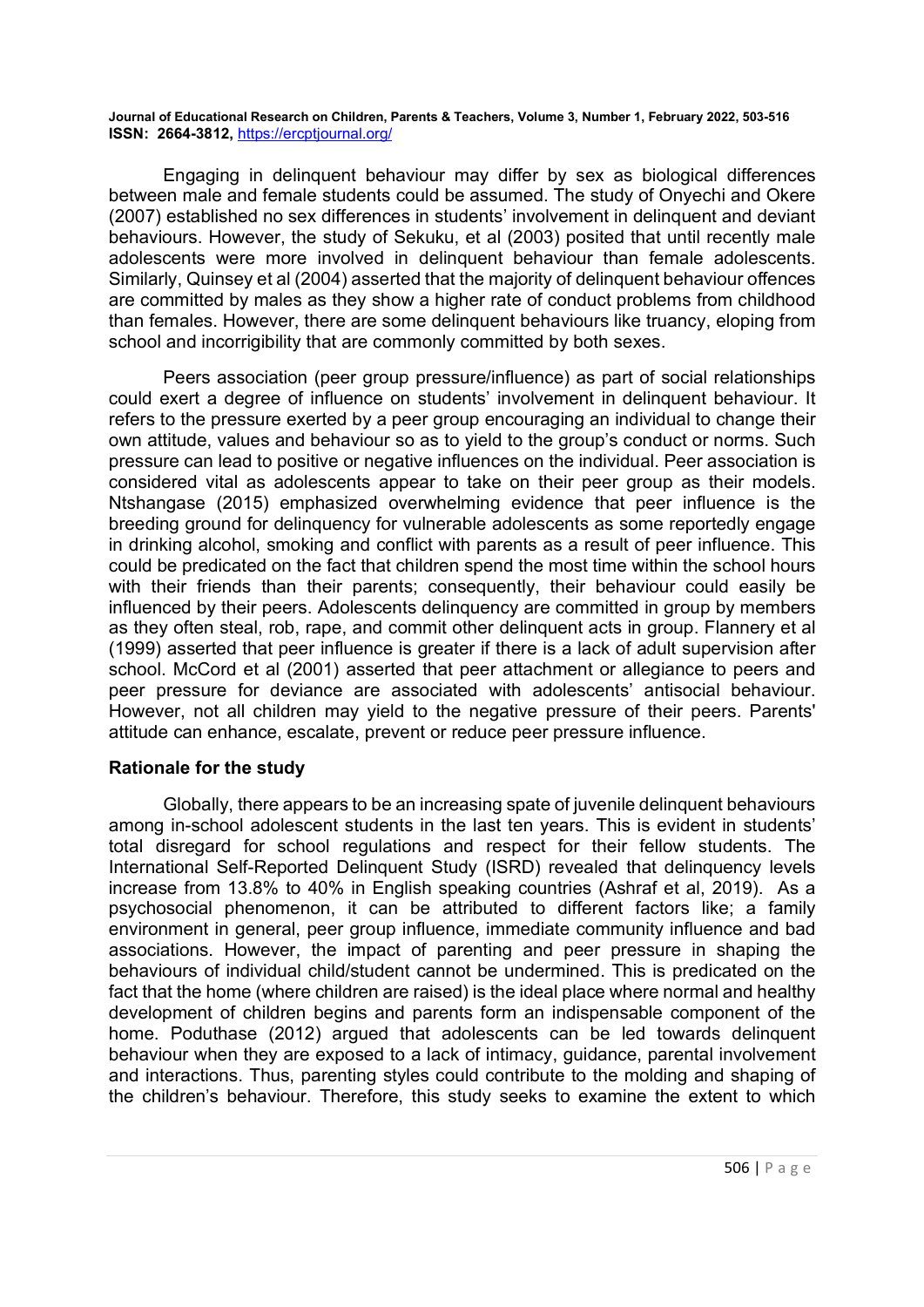parenting styles and peer pressure predict or influence in-school adolescents' involvement in delinquent behaviour in Benin City, Edo State.

 The findings of the study will provide parents, education stakeholders and counsellors the relevant information on the contributions of parenting styles and peer association toward adolescents' habit formation and disposition. It will equally furnish parents with the knowledge of the most adopted method and enhance the formation of socially acceptable behaviour in adolescents. Consequently leading to the development of a balanced personality as stipulated in the National Policy on Education in Nigeria (FRN, 2013).

# Research questions

To guide the study the following research questions were asked.

- 1. What parenting styles (authoritative, authoritarian, and permissive) are adopted by parents of in-school adolescents in Benin City, Edo State?
- 2. What parenting styles (authoritative, authoritarian, and permissive) are adopted by parents of male and female in-school adolescents in Benin City, Edo State?
- 3. What is the level of peer pressure on in-school adolescents in Benin City, Edo State?

#### Hypotheses

The following hypotheses were formulated and tested at 0.05 level of significance.

- 1. Parenting styles (authoritative, authoritarian, and permissive) will not significantly predict in-school adolescents' delinquent behaviour in Benin City, Edo State.
- 2. Parenting styles (authoritative, authoritarian, and permissive) will not significantly predict in-school adolescents' delinquent behaviour by sex in Benin City, Edo State.
- 3. Peer Pressure will not significantly predict in school adolescents' delinquent behaviour in Benin City, Edo State.

#### Methodology

The study adopted a descriptive survey design essentially meant to substantiate the predictive strength of the independent variables (parenting styles and peer pressure) on the dependent variable (delinquent behaviour) of in-school adolescents in Benin City, Edo State, Nigeria. It is not meant to establish any cause-effect association.

The participants were 246 Senior Secondary School II (SSSII) students from the population of 2471 SSSII students in Benin City, Edo State. The participants were both male and female secondary students within the age levels of 12 to 20 years. A multistage random sampling procedure was employed to select six from the thirteen public Senior Secondary Schools in the Local Government Area (LGA). First, all the Senior Secondary Schools II in the Local Government Area were identified. Second, three co-educational and three non-co-educational Senior Secondary Schools II were randomly selected in the LGA. Forty-one Senior Secondary School II students were randomly selected from each of the schools using non-proportional quota sampling which amounted to 246 students.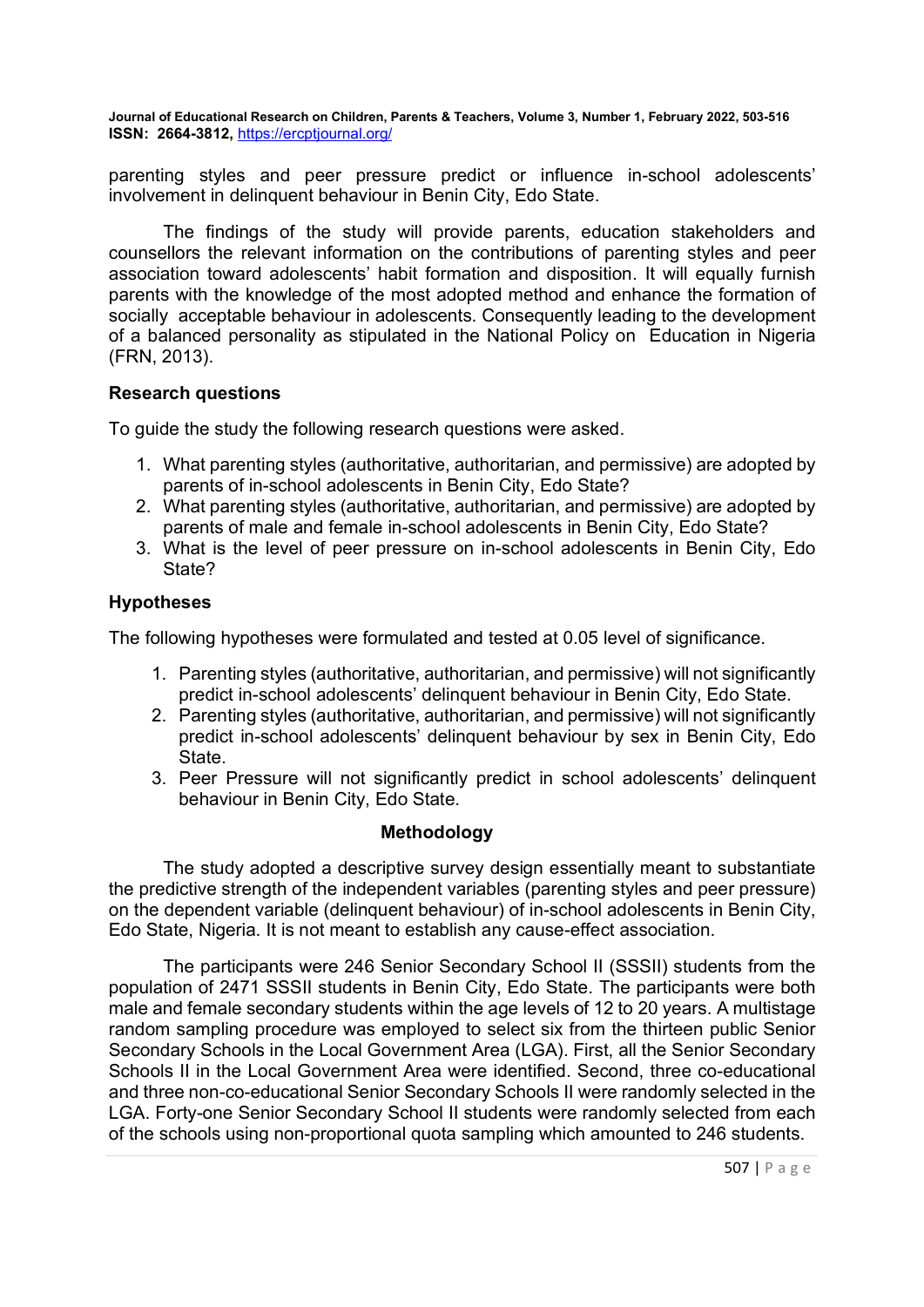The instrument was titled "Parenting Styles and Peer Pressure Questionnaire" (PSPPQ). The instrument had two sections; section A and section B. Section A contained the bio-data information of the respondents. Section B had three subscales (parenting styles, peer pressure and delinquency) of thirty items eliciting a response from the students on parenting styles, peer pressure and delinquent behaviour. It was four-point scale of strongly agree = four (4 points), agree = three (3 points), disagree = two (2 points) and strongly disagree = one point (1 point) for all positively worded items and reverse for all negatively worded items. The content validity of the instrument was established by three experts in the Department of Educational Evaluation and Counselling Psychology. The reliability of the instrument was established using Cronbach Alpha statistics, the reliability coefficients of .66, .68 and .63 were obtained for parenting styles, peer pressure and delinquency scales respectively.

 The data were obtained with the aid of the questionnaire administered to the 246 participants of the study in secondary schools in Egor Local Government Area of Edo State. After obtaining permission and approval from the school authorities, the researcher met with the students to seek their consent to participate in the study. The researcher discussed the purpose of the study with the students who accepted to participate in it. The counsellors in the schools helped in administering the questionnaire. The completed copies of the questionnaire were retrieved the same day in each of the schools. Inferential statistics using linear regression was used to analyze the hypotheses.

#### **Results**

The results of the study are presented in the Tables below.

Research question 1: What parenting styles (authoritative, authoritarian and permissive) are adopted by parents of in-school adolescents in Benin City, Edo State?

|     |         | , <i>.</i> |                |  |
|-----|---------|------------|----------------|--|
| N   | Mean    | SD         | Percentage (%) |  |
| 246 | 15.6504 | 2.65571    | 78.25          |  |
| 246 | 25.9553 | 4.56451    | 64.89          |  |
| 246 | 9.4106  | 2.57582    | 47.05          |  |
|     |         |            |                |  |

#### Table 1: Description of Parenting Styles Adopted by Parents of In-School Adolescents in Benin City, Edo State

Table 1 shows the mean and percentage of 15.6504 and 78.25% for authoritative parenting, the mean and percentage of 25.9553 and 64.89% for authoritarian parenting, and the mean and percentage of 9.4106 and 47.05% for permissive parenting style. This shows the authoritative parenting style (78.25%) as the most adopted parenting style, closely followed by authoritarian (64.89%) and permissive (47.05%) being the least adopted style in the studied population.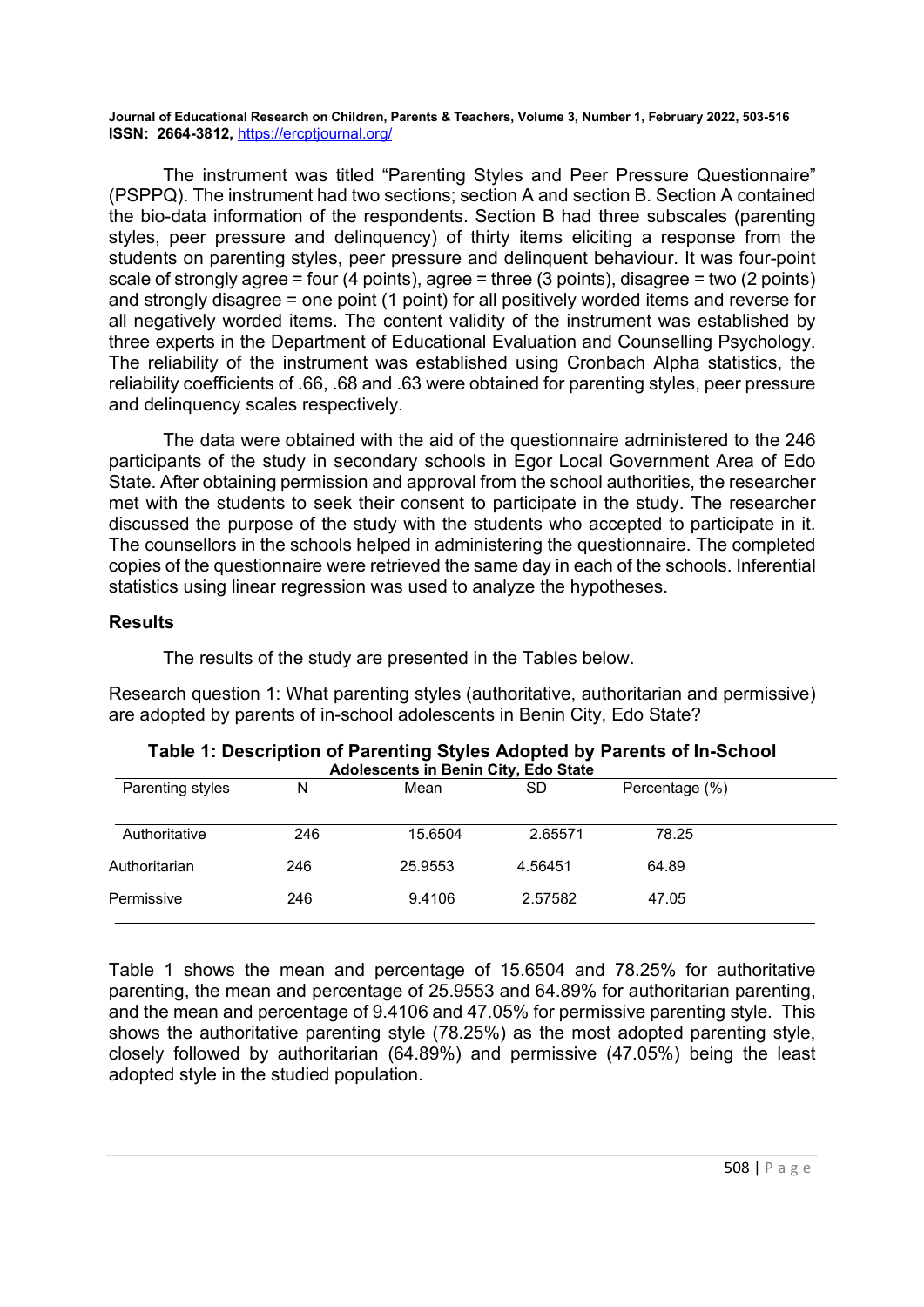Research question 2: What parenting styles (authoritative, authoritarian, and permissive) are adopted by parents of male and female in-school adolescents in Benin City, Edo State?

# Table 2: Description of Parenting Styles (Authoritative, Authoritarian, and Permissive) Adopted by Parents of Male and Female In-School Adolescents in Benin City, Edo State

| Sex    |               | N   | Mean    | <b>SD</b> | percentage (%) |
|--------|---------------|-----|---------|-----------|----------------|
|        | Authoritative | 123 | 15.7967 | 2.59874   | 78.98          |
| Male   | Authoritarian | 123 | 26.4797 | 4.54729   | 66.20          |
|        | Permissive    | 123 | 9.5528  | 2.68024   | 47.76          |
|        | Authoritative | 123 | 15.5041 | 2.71418   | 77.52          |
| Female | Authoritarian | 123 | 25.4309 | 4.53959   | 63.58          |
|        | Permissive    | 123 | 9.2683  | 2.46973   | 46.34          |

Table 2 shows the mean and percentage of 15.7967 and 78.98% for authoritative parenting, the mean and percentage of 26.4797 and 66.20% for authoritarian parenting, and the mean and percentage of 9.5528 and 47.76% for permissive parenting style for male adolescent students. Similarly, it shows the mean and percentage of 15.5041 and 77.52% for authoritative parenting, the mean and percentage of 25.4309 and 63.58% for authoritarian parenting, and the mean and percentage of 9.2683 and 46.34% for permissive parenting style for female adolescent students. The Table shows the authoritative parenting style as the most adopted style by parents for both sexes, closely followed by an authoritarian parenting style with permissive as the least adopted by parents for both sexes in Benin City, Edo State.

Research question 3: What is the level of peer pressure on in-school adolescents in Benin City, Edo State?

Table 3: Description of Peer Pressure on In-School Adolescents' Delinquent Behaviour in Benin City, Edo State.

|               |     | Mean   | SD      | Percentage (%) |  |  |  |
|---------------|-----|--------|---------|----------------|--|--|--|
| Peer pressure | 246 | 8.1016 | 2.89578 | 40.51%         |  |  |  |

Table 3 shows the mean and percentage of 8.1016 and 40.51% of peer pressure on inschool adolescents with delinquent behaviour in Benin City, Edo State. This implies that peers exert a relatively low pressure on students' delinquency in Benin City, Edo State.

Hypothesis 1: Parenting styles (authoritative, authoritarian, and permissive) will not significantly predict in-school adolescent students' delinquent behaviour.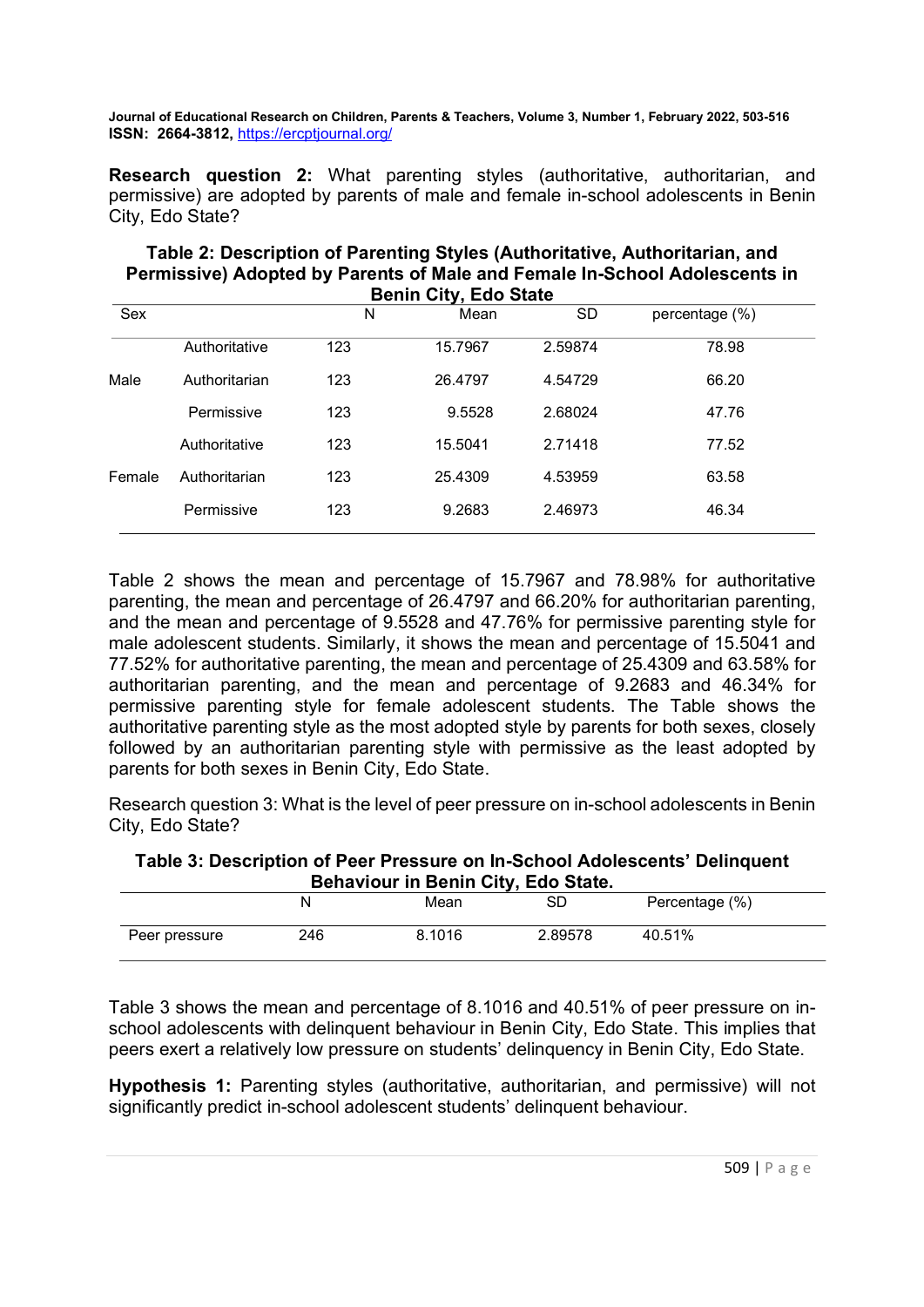# Table 4a: Regression Table of Parenting Styles (Authoritarian, Authoritative, Permissive) and In-School Adolescents' Behaviour in Benin City, Edo State

| Model      | Sum of Square | df  | Mean square |        | . .<br>Sig |  |
|------------|---------------|-----|-------------|--------|------------|--|
| Regression | 206.50        |     | 68.836      | 11.965 | .000       |  |
| Residual   | 1392.293      | 242 | 5.753       |        |            |  |
| Total      | 1598.801      | 245 |             |        |            |  |

Table 4a shows an F value of 11.965, P-value of .000, testing at an alpha level of .05. The P-value is lesser than the alpha level. This implies that parenting styles significantly predict in-school adolescents' delinquent behaviour. So, hypothesis one that states parenting styles (authoritative, authoritarian, and permissive) will not significantly predict in-school adolescents' delinquent behaviour is rejected. It is, therefore, concluded that parenting styles (authoritative, authoritarian, and permissive) significantly predict inschool adolescents' delinquent behaviour in Benin City, Edo State.

# Table 4b: Model Summary of the Contribution of Parenting Styles to In-School Adolescents' Delinquent Behaviour in Benin City, Edo State.

| Model         | <b>Standard Error</b> | B       | $R^2$ | $R^2$ adjusted | Sig  |  |
|---------------|-----------------------|---------|-------|----------------|------|--|
|               |                       |         |       |                |      |  |
| Constant      | 1.325                 | 5.921   |       |                | .000 |  |
| Authoritative | .058                  | $-.106$ |       |                | .068 |  |
| Authoritarian | .035                  | $-.018$ | .129  | .118           | .616 |  |
| Permissive    | .063                  | .337    |       |                | .000 |  |

Table 4b reveals the P values of .068, .616 and .000 for authoritative, authoritarian and permissive parenting styles respectively. This implies that a permissive parenting style alone significantly predicts students' involvement in delinquent behaviour. The Table also shows R<sup>2</sup> value of .129 (12.9%) which reflects the predictive strength of parenting styles (authoritative, authoritarian, and permissive) to in-school adolescents' delinquent behaviour in Benin City, Edo State.

Hypothesis 2: Parenting Styles (Authoritative, Authoritarian, permissive) will not significantly predict in-school adolescents' delinquent behaviour by Sex in Benin City Edo State.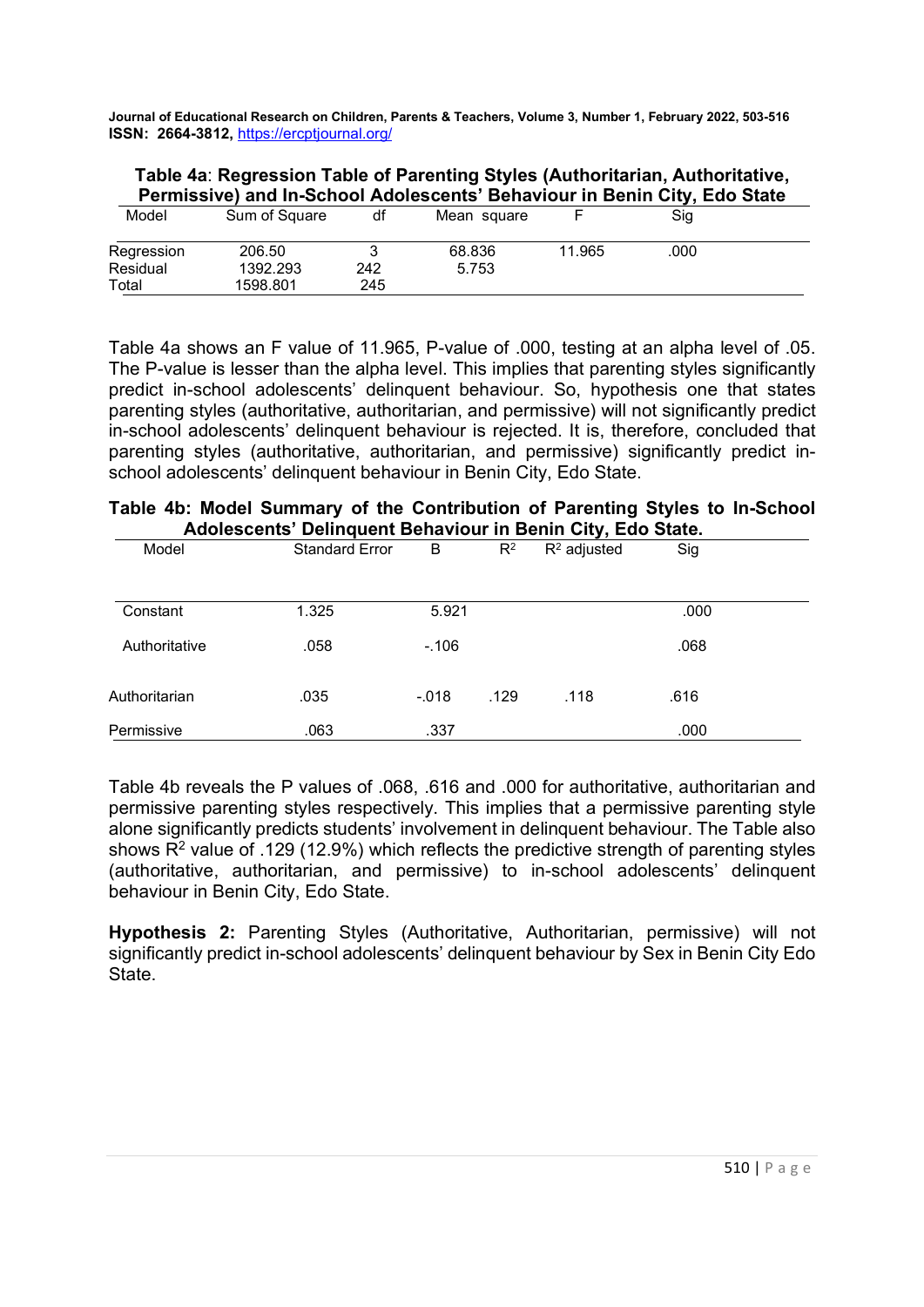|            |       |            | Adolescents' Delinquent Benaviour by Sex |     |        |        |      |
|------------|-------|------------|------------------------------------------|-----|--------|--------|------|
| <b>SEX</b> | Model |            | Sum of                                   | Df  | Mean   |        | Sig. |
|            |       |            | Squares                                  |     | Square |        |      |
|            |       | Regression | 164.629                                  | 3   | 54.876 | 11.311 | .000 |
| Male       |       | Residual   | 577.339                                  | 119 | 4.852  |        |      |
|            |       | Total      | 741.967                                  | 122 |        |        |      |
|            |       | Regression | 55.643                                   | 3   | 18.548 | 2.755  | .046 |
| Female     |       | Residual   | 801.154                                  | 119 | 6.732  |        |      |
|            |       | Total      | 856.767                                  | 122 |        |        |      |

Table 5a: Multiple Linear Regression Analysis of Parenting Styles on In-School Adolescents' Delinquent Behaviour by Sex

Table 5a shows the stepwise multiple linear regression analysis of parenting styles on inschool adolescents' delinquent behaviour by Sex. From the Table, males have an F value of 11.311, a P value of .000, while females have an F value of 2.755, a P value of .046, tested at .05 alpha level. The P-value of both male and female students is lesser than the alpha level. It implies that parenting styles significantly predict in-school adolescents' delinquent behaviour in Benin City. Therefore, the null hypothesis that says parenting styles will not significantly predict in-school adolescents' delinquent behaviour by sex is rejected and the alternate is accepted. In conclusion, parenting styles significantly predict in-school adolescents' delinquent behaviour by sex in Benin City, Edo State.

|            |       | Table 3D. Coefficient of Parenting Styles on Definition Denaviour by Sex |                |       |              |       |      |
|------------|-------|--------------------------------------------------------------------------|----------------|-------|--------------|-------|------|
| <b>SEX</b> | Model |                                                                          | Unstandardized |       | Standardized |       | Sig. |
|            |       |                                                                          | Coefficients   |       | Coefficients |       |      |
|            |       |                                                                          | в              | Std.  | Beta         |       |      |
|            |       |                                                                          |                | Error |              |       |      |
| Male       |       | (Constant)                                                               | 5.643          | 1.752 |              |       | .002 |
|            |       | Permissive                                                               | .428           | .079  | .465         | 5.420 | .000 |
| Female     |       | (Constant)                                                               | 6.346          | 2.027 |              |       | .002 |
|            |       | Permissive                                                               | .236           | .099  | .220         | 2.390 | .018 |

# Table 5b: Coefficient of Parenting Styles on Delinquent Behaviour by Sex

Table 5b shows the relative contribution of Parenting Styles (authoritative, authoritarian, permissive) to Delinquent Behaviour by Sex. Using the stepwise method of analysis it can be seen that only the permissive Parenting Style was found as the only significant variable among the Parenting Styles that predicted delinquent behaviour in both male and female students. However, the beta-value (.465 > .220) of male was higher than that of female students.

# Table 5c: Model Summary of the Contribution of Parenting Styles to Delinquent Behaviour by Sex

| <b>SEX</b> | Model |      |          | R <sup>2</sup> Adiusted | Error of the Est<br><b>Std</b> |
|------------|-------|------|----------|-------------------------|--------------------------------|
| Male       |       | .471 | מממ<br>ᅩ | .202                    | 2.20263                        |
| Female     |       | .255 | 065      | .041                    | 2.59468                        |

Table 5c shows the relative contribution of parenting styles to in-school adolescents' delinquent Behaviour by sex. The Table shows the  $R^2$  values of .222 (22.2%) and .065 (6.5%) of parenting styles contributions to male and female in-school adolescents' involvement in delinquent behaviour respectively.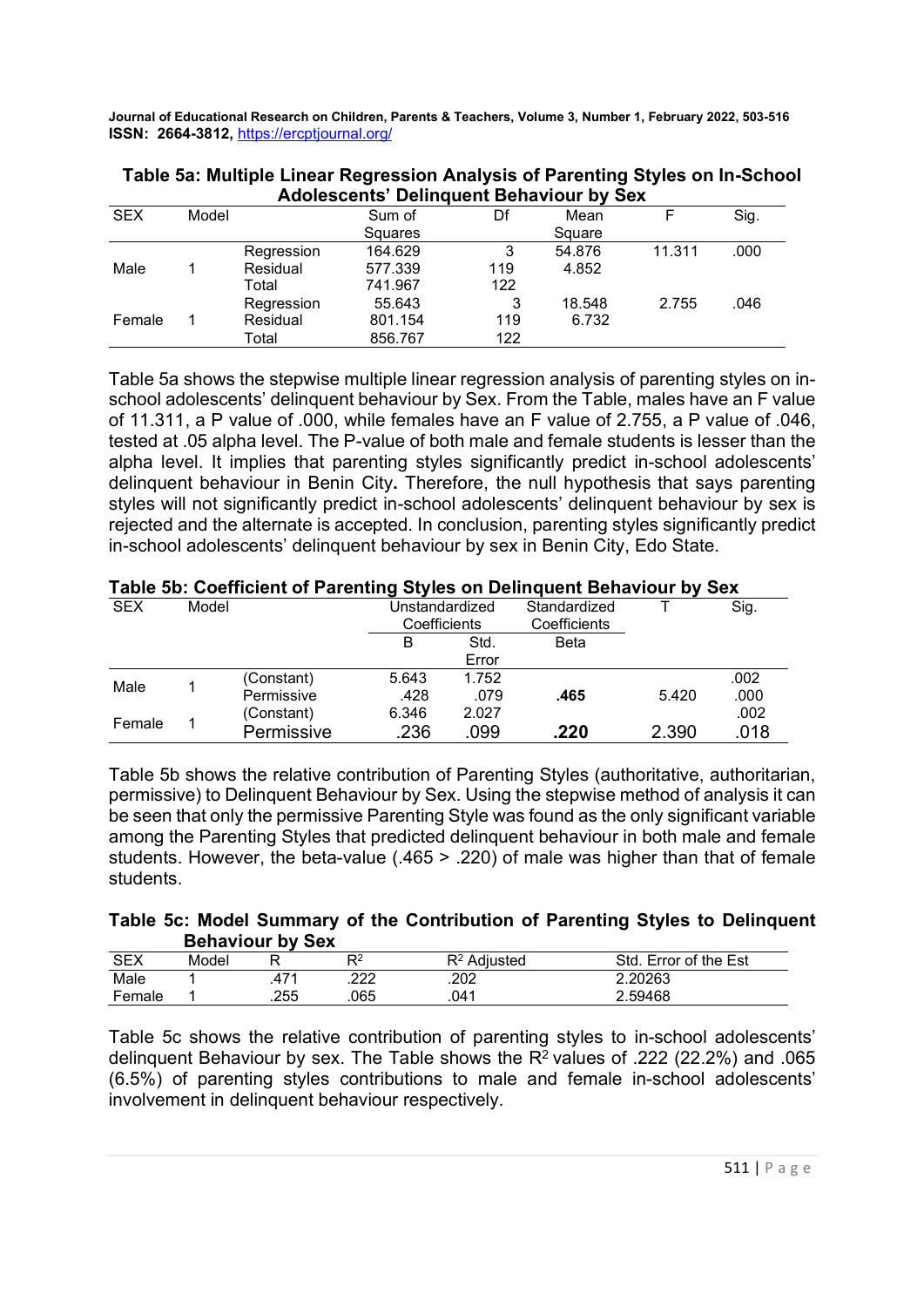Hypothesis 3: Peer pressure will not significantly predict in-school adolescents' delinquent behaviour in Benin City, Edo State.

Table 6a: Regression of Peer Pressure on In-School Adolescents' Delinquent Behaviour

| Model      | Sum of Square | df  | Mean square |        | Sig  |  |
|------------|---------------|-----|-------------|--------|------|--|
| Regression | 349.783       |     | 349.783     | 68.331 | .000 |  |
| Residual   | 1249.018      | 244 | 5.119       |        |      |  |
| Total      | 1598.801      | 245 |             |        |      |  |

Table 6a shows the F value of 68.331, P-value of .000, tested at an alpha level of .05. The P-value is lesser than the alpha value. This implies that peer pressure significantly predicts in-school adolescent students' involvement in delinquent behaviour. Therefore, the null hypothesis that says peer pressure will not significantly influence in-school adolescents' delinquent behaviour in Benin City, Edo State is rejected and the alternate is accepted. In conclusion, peer pressure significantly predicts in-school adolescents' delinquent behaviour in Benin City, Edo State.

Table 6b: Model Summary of the Contribution of Peer Pressure to Delinquent Behaviour

|      | ------------ |     |                |                |                              |
|------|--------------|-----|----------------|----------------|------------------------------|
|      | Model        |     | D <sub>2</sub> | $R^2$ Adjusted | l. Error of the Esti<br>Std. |
| Peer |              | 468 | .219           | 216<br>.z i u  | 2.26250                      |

Table 6b shows the relative contribution of peer pressure to in-school adolescents' delinquent behaviour. The Table shows  $R^2$  value of .219 (21.9%) contribution of peer pressure to in-school adolescents' delinquent behaviour in Benin City, Edo State.

# Discussion of findings

The findings of the study revealed that authoritative parenting was the most adopted parenting style by parents closely followed by authoritarian parenting style regardless of the sex of the student as well as for both sexes (male and female). This implies that the respondents of this study were exposed to a degree of guided parenting that offers children opportunities to express themselves as well as setting limits to their use of discretion by their parents. The finding equally revealed that the peer pressure level on in-school adolescents' delinquent behaviour was relatively low. This suggests the existence of other variables that probably exert a degree of impact on in-school adolescents which predisposed them towards delinquent behavioural disposition in the studied population.

The study equally revealed that parenting styles (authoritative, authoritarian and permissive) significantly predict in-school adolescents' involvement in delinquent behaviour in Benin City, Edo State. This finding affirms the assertion of Coste (2015) that associated children's delinquent behaviour with their parents' attitude. A detailed statistical analysis showed that only a permissive parenting style significantly predicted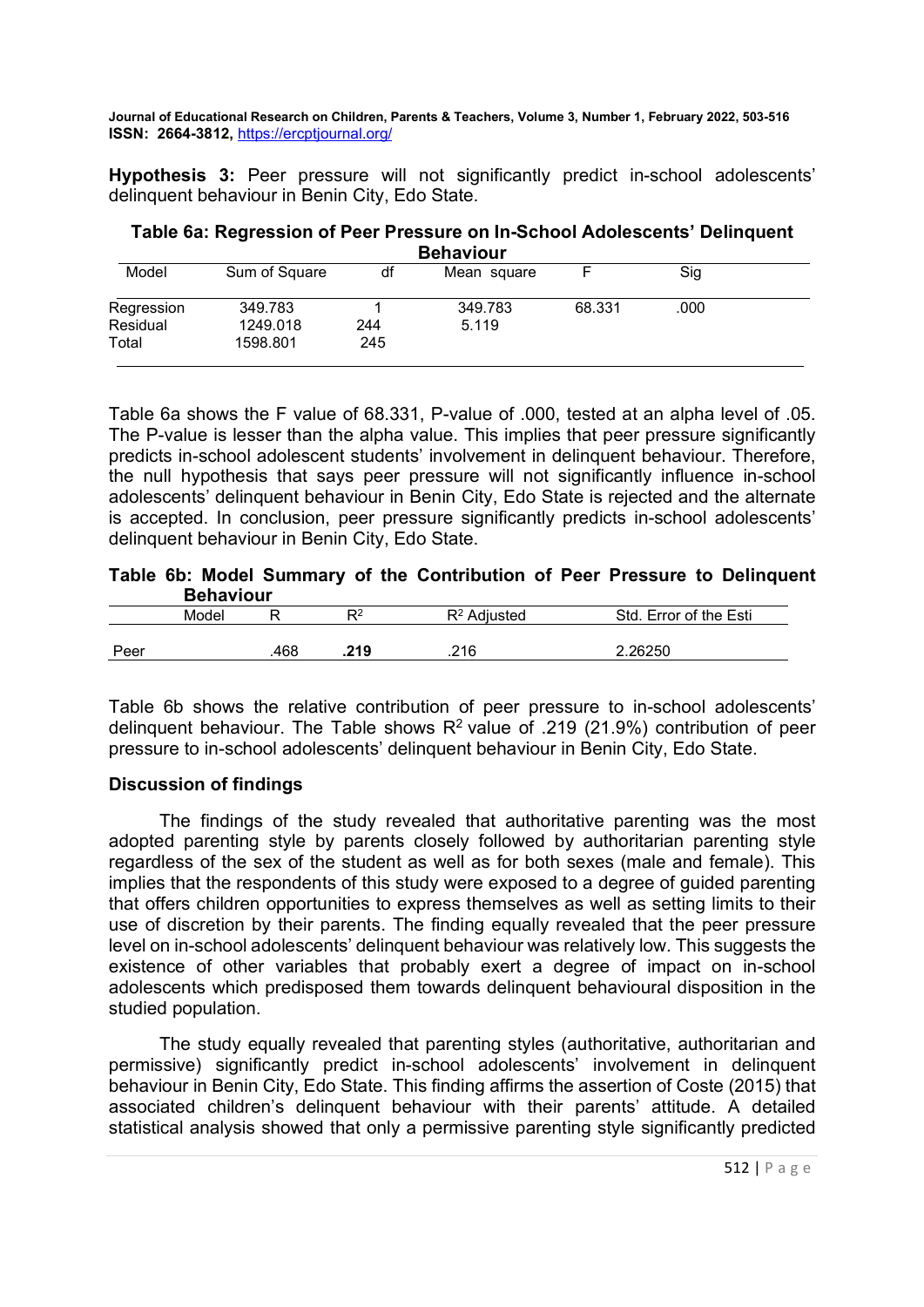students' delinquent behaviour. Thus, the finding corroborates the assertion of Schroeder et al (2010) that a permissive parenting style is highly associated with criminal behaviours in adolescents. Conversely, the assertion of Cernkovich and Giordano (2001), Okorodudu and Nwamaka (2010), Johnson (2016), Kauser and Pinquart (2016), Amran and Basri (2020) that authoritative parenting style is associated with children of low delinquency level and are less engaged in criminal behaviours is confirmed by this finding. Similarly, the finding further corroborates the assertion of Lind (2013) that authoritarian parenting is associated with children of few behavioural and less pro-social problems. However, the findings run contrary to the assertion of Sarwar (2016) that the authoritarian parenting style is associated with rebellious and problematic children. The findings of the study have suggested the fact that children with little or no parental control are more susceptible to maladaptive and antisocial behaviours. The analysis revealed that parenting styles contributed 12.9% to students' delinquent behaviour which implies that other variables accounted for the remaining 87.1% of the manifested delinquent behaviour of in-school adolescent students in Edo State. This has a lot of counselling implications as it suggests the overbearing impact of other variables on the observed delinquency among in-school adolescents in Benin City, Edo State.

The findings revealed no sex differences in in-school adolescents' involvement in delinquent behaviour. This finding corroborates the assertion of Onyechi and Okere (2007) that established no sex differences in students' involvement in delinquent behaviour. The finding further revealed the P-value of .000 for male students and the Pvalue of .046 for female students. This implies that male students are more involved in delinquent behaviour as their P-value is higher than that of female students. This corroborates the earlier claim of Quinsey et al (2004) that the majority of delinquent behaviour offences are committed by male students. Specifically, the study revealed that parenting styles contributed 22.2% to male in-school adolescents' involvement in delinquent behaviour and 6.5% to female students' involvement in delinquent behaviour. This is further buttressed by the beta coefficient value of .465 (46.5%) and .220 (22.0%) for male and female students respectively. This suggests that the parenting styles tend to give more attention to the female children's wellbeing than the male children. There appears to be a constant check on the female children's activities with the intent of guarding them against abuses and assaults, which restrain them from most antisocial/criminal activities like delinquencies. This finding can be attributed to the numerous awareness created among parents of the need to protect especially their female children from various antisocial and criminal tendencies in Edo State. The perceived general belief is that the females (girls) are more susceptible to various abuses and less defensive than the boys. This attitude appears to have a negative impact on the male folks as both sexes need the same or equivalent attention for protection by parents in society.

The findings revealed that peer pressure significantly predicts in-school adolescents' delinquent behaviour. This finding is an affirmation to the assertions of Ntshangase (2015) and McCord et al (2001) that peer is the breeding ground of delinquency for vulnerable adolescents. The study actually revealed that peer pressure contributed 21.9% to the in-school adolescent students' delinquent behaviour. This can be attributed to the fact that most students spend most hours of the day (6 to 7 hours)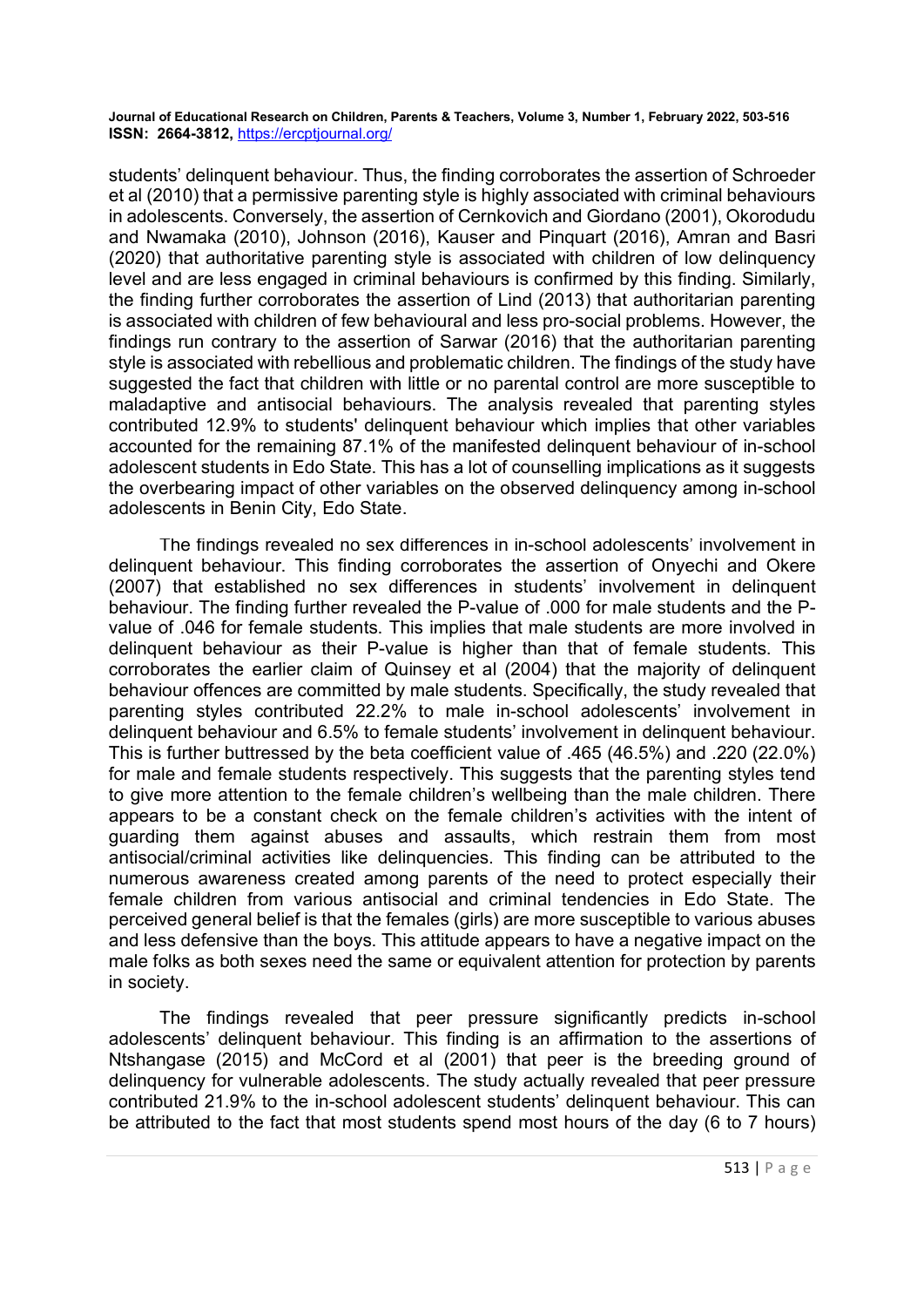with their peers in school either in the classroom or at playgrounds than with their parents. This offers them opportunities to be more in constant contact than even their parents.

#### **Conclusion**

Based on the findings of the study, it was concluded that parenting styles specifically permissive parenting style significantly predict in-school adolescent students' delinquent behaviour. Besides, there was no significant sex difference in students' involvement in delinquent behaviour and finally, peer pressure significantly predicts inschool adolescent students' involvement in delinquent behaviour in Edo State, Nigeria.

#### Recommendations

Sequel to the findings of the study, the following recommendations were made.

- 1. Parents are required to apply some levels of check or monitoring on the activities of their children, especially their male children.
- 2. School counsellors are highly encouraged to organize seminars and workshops for students regularly on the negative impact of all antisocial/criminal behaviours on adolescents in society.
- 3. School counsellors are required to constantly organize intervention programmes that would assist students to imbibe positive adjustment strategies for those who are already involved in delinquent behaviour.
- 4. School administration in collaboration with parents, education stakeholders and other agencies are encouraged to create awareness and sensitization programmes among students on the dangers inherent in different antisocial and uncivil behaviours.

# References

- Adubale, A. A. (2017). Parenting styles as predictors of anxiety and depression of inschool adolescents in Nigeria. Africa Education Review, 14(3-4), 111-121. DOI: 10. 1080/18146627.2016.1264864.
- Amran, M. S. & Basri, N. A. (2020). Investigating the relationship between parenting styles and juvenile delinquent behavior. Universal Journal of Educational Research, 8(11A), 25-32.
- Ashraf, M. U., Ahmad, A., H. & Talib, A. (2019). The role of parenting and peer pressure in the development of juvenile delinquent behaviour among higher secondary school children in Punjab, Pakistan: A proposed framework. International Journal of Innovation, Creativity and Change, 7 (5), 93-111.
- Baumrind, D. (1966). Effects of authoritative parental control on child behaviour. Child Development, 37(4),887-907.
- Cernkovich, S.A., & Giordano P. C. (2001). Stability and change in antisocial behaviour: The transition from the adolescence to early childhood. Criminology 39(2), 371-410.
- Coste, B. (2015). Positive parenting:Practicle advice and deep insights. http://www.positive-parenting-ally.com/3-parenting-styles.htm.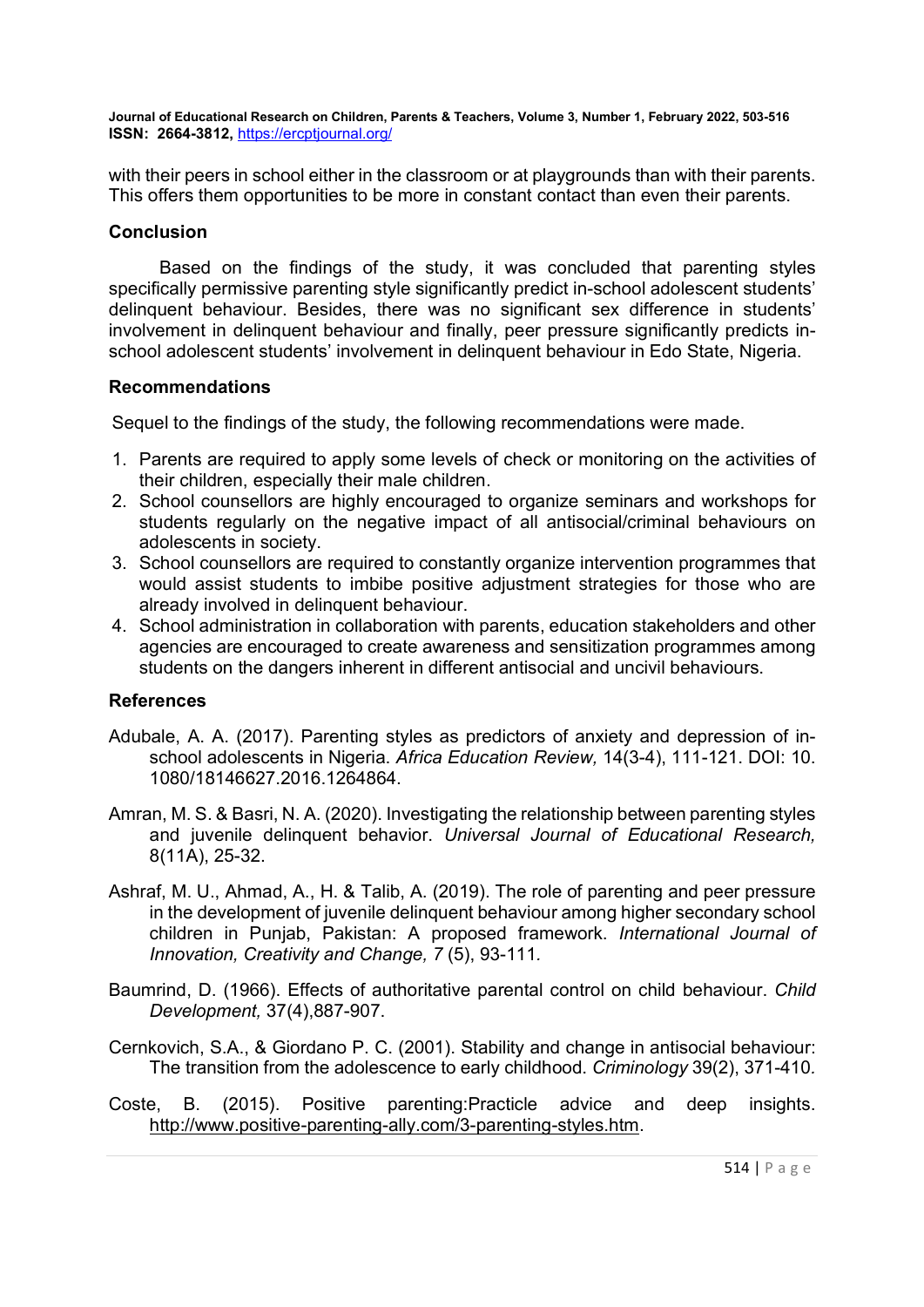- Cramer, K. E. (2002). The influence of parenting styles on children's classroom motivation. Master's dissertation, University of Loiusiana.
- Federal Republic of Nigeria. (2013). National Policy on Education. Publisher: Nigerian Educational Research and Development Council (NERDC).
- Flannery, D. J., Williams, L. L. & Vazsonyi, A. T. (1999). Who are they with and what are they doing? Delinquent behaviour, substance use, and early adolescent after school time. American Journal of Orthopsychiatry, 69(2), 247-253.
- Hoeve, M., Dubas, J. S., Eichelsheim, V. I. Van der Laan, P. H., Smeenk, W., & Gerris, J. R. (2009). The relationship between parenting and delinquency: A metal-analysis. Journal of Abnormal Child Psychology, 37(6), 749-775.
- Johnson, C. A. (2016). Parenting styles and raising delinquent children: responsibility of parents in encouraging violent behaviour. Forensic Research and Crinminology international Journal, 3 (1):00081. DOI: 10.15406/frcij.2016.03.0008.
- Kauser, R. & Pinquart, M. (2016). Gender differences in the associations between perceived parenting styles and juvenile delinquency in Pakistan. Pakistan Journal of Psychological Research, 31(2), 189-208.
- Lind, N. (2013). The impact of maturity and parenting style in delinquent behaviour. Master Thesis, Fort Hays State University
- McCord, J., Widom, C. S., & Crowell, N. A. (2001). (Eds). Juvenile Crime, Juvenile Justice. Panel and Juvenile Crime: Prevention, Treatment and Control. National Academy Press.
- Nijhof, K. S., & Engels, M. E. (2007). Parenting styles, coping strategies and the expression of homesickness. Journal of Adolescence, 309(5),709-720.
- Ntshangase, M. P. (2015). A study of juvenile delinquency amongst adolescents in secondary schools in Geuteng. Master thesis at the University of South Africa.
- Ojo I. O. (2015). Causes and prevalence of antisocial behaviour among students with hearing impairment in Ibadan. Journal of Education and Practice, 6(28), 38-43.
- Okorodudu, G. N. &Nwamaka, G. (2010). Influence of parenting styles on adolescent delinqueny in Delta Central Senatorial district. Edo Journal of Counsellig, 3(1), 58- 86.
- Onyechi, U. & Okere, L. (2007). We know some things: Adolescent- parent relationships in retrospect and prospect. Journal of Research on Adolescents, (11), 1-20.
- Poduthase, H. (2012). Parent-adolescent relationship and juvenile delinquence in Kerala, India. A qualitative study. Doctoral dissertation. Utah: The University of Utah